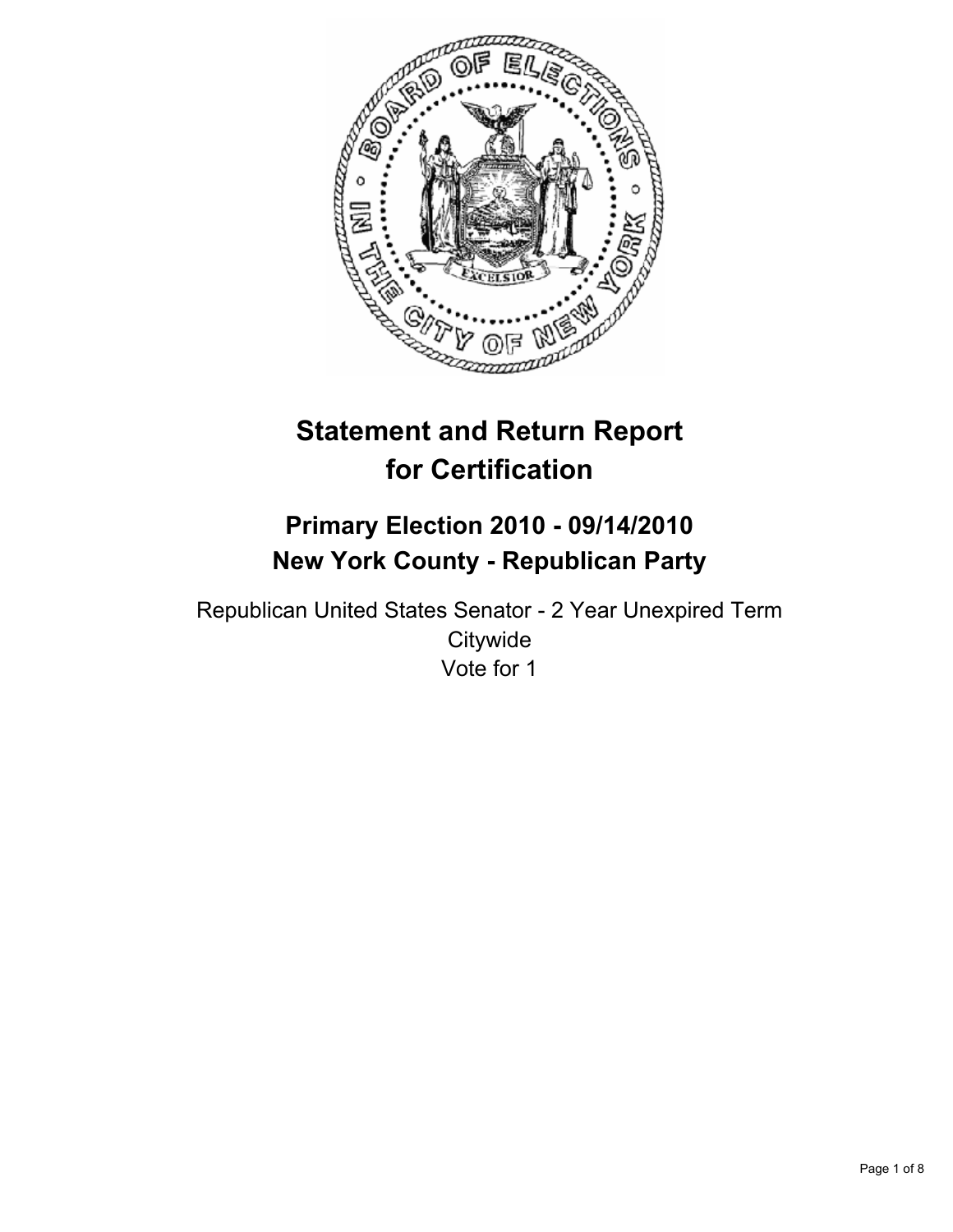

| <b>PUBLIC COUNTER</b>        | 491 |
|------------------------------|-----|
| <b>EMERGENCY</b>             |     |
| ABSENTEE/MILITARY            | 24  |
| <b>FEDERAL</b>               | 8   |
| AFFIDAVIT                    | 4   |
| <b>BRUCE BLAKEMAN</b>        | 87  |
| <b>JOSEPH J DIOGUARDI</b>    | 206 |
| <b>DAVID MALPASS</b>         | 179 |
| JAMIE LEE (WRITE-IN)         |     |
| NO NAME (WRITE-IN)           | 4   |
| NONE OF THE ABOVE (WRITE-IN) |     |
| <b>Total Votes</b>           | 478 |

**Assembly District 65**

| <b>PUBLIC COUNTER</b>      | 1,851 |
|----------------------------|-------|
| <b>EMERGENCY</b>           | 0     |
| ABSENTEE/MILITARY          | 61    |
| <b>FEDERAL</b>             | 29    |
| <b>AFFIDAVIT</b>           | 36    |
| <b>BRUCE BLAKEMAN</b>      | 364   |
| JOSEPH J DIOGUARDI         | 605   |
| <b>DAVID MALPASS</b>       | 775   |
| "X" (WRITE-IN)             | 1     |
| ALPHONE D'AMATO (WRITE-IN) | 1     |
| CAROL MALONEY (WRITE-IN)   | 1     |
| FRED KRAIES (WRITE-IN)     | 1     |
| MICHAEL FANDAL (WRITE-IN)  | 1     |
| NO NAME (WRITE-IN)         | 12    |
| NO ONE (WRITE-IN)          | 1     |
| RILEY WISE (WRITE-IN)      | 1     |
| <b>Total Votes</b>         | 1,763 |

| <b>PUBLIC COUNTER</b>     | 525 |
|---------------------------|-----|
| <b>EMERGENCY</b>          | 0   |
| ABSENTEE/MILITARY         | 16  |
| <b>FEDERAL</b>            | 17  |
| AFFIDAVIT                 | 9   |
| <b>BRUCE BLAKEMAN</b>     | 100 |
| <b>JOSEPH J DIOGUARDI</b> | 179 |
| <b>DAVID MALPASS</b>      | 249 |
| K. GILLIBRAND (WRITE-IN)  |     |
| NO NAME (WRITE-IN)        | 3   |
| <b>Total Votes</b>        | 532 |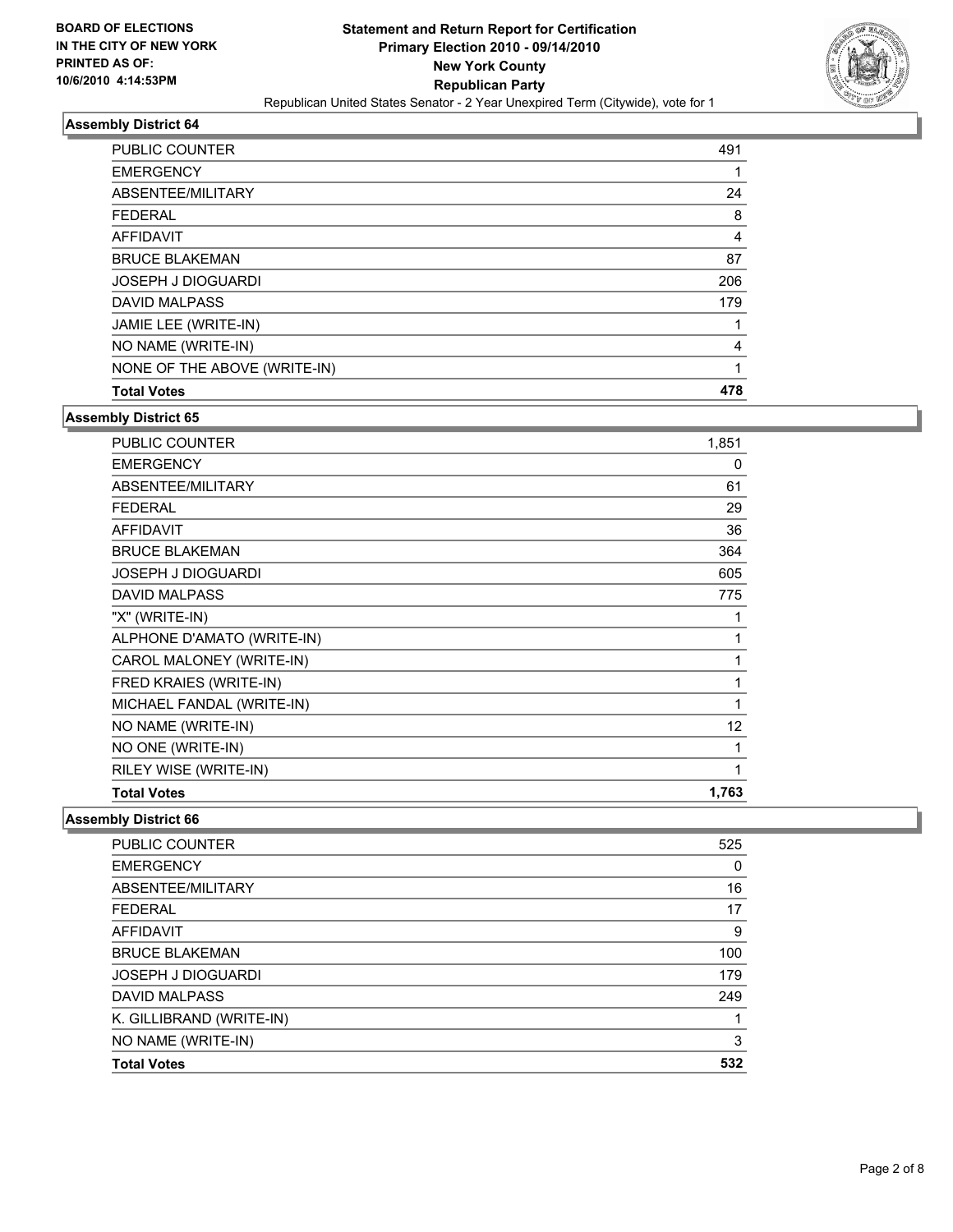

| <b>PUBLIC COUNTER</b>          | 869 |
|--------------------------------|-----|
| <b>EMERGENCY</b>               | 0   |
| <b>ABSENTEE/MILITARY</b>       | 22  |
| <b>FEDERAL</b>                 | 18  |
| <b>AFFIDAVIT</b>               | 19  |
| <b>BRUCE BLAKEMAN</b>          | 179 |
| <b>JOSEPH J DIOGUARDI</b>      | 280 |
| <b>DAVID MALPASS</b>           | 369 |
| <b>BILL PERKINS (WRITE-IN)</b> | 1   |
| LLOYD BLANKFEIN (WRITE-IN)     | 1   |
| MATTHEW ZUCKER (WRITE-IN)      | 1   |
| MIH ROMNEY (WRITE-IN)          | 1   |
| NO NAME (WRITE-IN)             | 12  |
| RUDOLPH GUILIANI (WRITE-IN)    | 1   |
| <b>Total Votes</b>             | 845 |

#### **Assembly District 68**

| <b>PUBLIC COUNTER</b>           | 269 |
|---------------------------------|-----|
| <b>EMERGENCY</b>                | 0   |
| ABSENTEE/MILITARY               | 32  |
| <b>FEDERAL</b>                  | 1   |
| <b>AFFIDAVIT</b>                | 6   |
| <b>BRUCE BLAKEMAN</b>           | 51  |
| <b>JOSEPH J DIOGUARDI</b>       | 84  |
| <b>DAVID MALPASS</b>            | 121 |
| KIRSTEN E GILLIBRAND (WRITE-IN) |     |
| MARION BELL (WRITE-IN)          |     |
| NO NAME (WRITE-IN)              | 1   |
| ROBERT RODRIGUEZ (WRITE-IN)     | 1   |
| <b>Total Votes</b>              | 260 |

| <b>PUBLIC COUNTER</b>     | 350 |
|---------------------------|-----|
| <b>EMERGENCY</b>          | 1   |
| ABSENTEE/MILITARY         | 19  |
| <b>FEDERAL</b>            | 11  |
| AFFIDAVIT                 | 7   |
| <b>BRUCE BLAKEMAN</b>     | 60  |
| <b>JOSEPH J DIOGUARDI</b> | 109 |
| <b>DAVID MALPASS</b>      | 179 |
| BILL PERKINS (WRITE-IN)   |     |
| NO NAME (WRITE-IN)        | 4   |
| SNOOG (WRITE-IN)          | 1   |
| <b>Total Votes</b>        | 354 |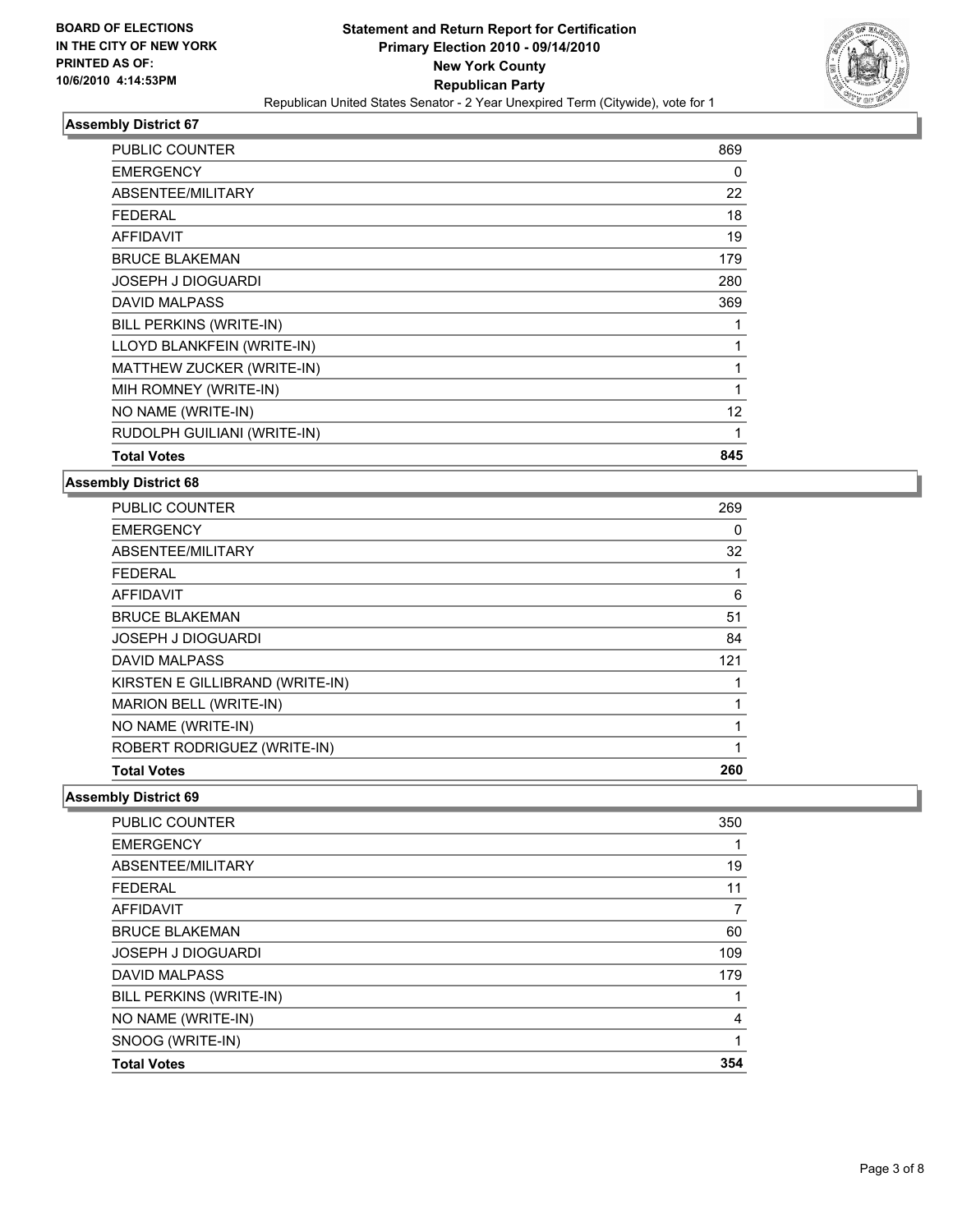

| PUBLIC COUNTER            | 110 |
|---------------------------|-----|
| <b>EMERGENCY</b>          |     |
| ABSENTEE/MILITARY         | 20  |
| <b>FEDERAL</b>            |     |
| AFFIDAVIT                 | 4   |
| <b>BRUCE BLAKEMAN</b>     | 34  |
| <b>JOSEPH J DIOGUARDI</b> | 37  |
| <b>DAVID MALPASS</b>      | 46  |
| L. ANN RODON (WRITE-IN)   |     |
| <b>Total Votes</b>        | 118 |

#### **Assembly District 71**

| <b>PUBLIC COUNTER</b>          | 192 |
|--------------------------------|-----|
| <b>EMERGENCY</b>               | 0   |
| ABSENTEE/MILITARY              | 22  |
| <b>FEDERAL</b>                 | 6   |
| <b>AFFIDAVIT</b>               | 10  |
| <b>BRUCE BLAKEMAN</b>          | 50  |
| <b>JOSEPH J DIOGUARDI</b>      | 66  |
| <b>DAVID MALPASS</b>           | 90  |
| DAVID MALPASS (WRITE-IN)       |     |
| JOSEPH J. DIOGUARDI (WRITE-IN) |     |
| NO NAME (WRITE-IN)             | 2   |
| <b>Total Votes</b>             | 210 |
|                                |     |

| <b>PUBLIC COUNTER</b>     | 133 |
|---------------------------|-----|
| <b>EMERGENCY</b>          | 0   |
| ABSENTEE/MILITARY         | 11  |
| <b>FEDERAL</b>            | 8   |
| <b>AFFIDAVIT</b>          | 3   |
| <b>BRUCE BLAKEMAN</b>     | 42  |
| <b>JOSEPH J DIOGUARDI</b> | 47  |
| <b>DAVID MALPASS</b>      | 51  |
| CHARLES RANGEL (WRITE-IN) |     |
| JJ DIOGUARDI (WRITE-IN)   |     |
| JULISA GOMES (WRITE-IN)   | 1   |
| <b>Total Votes</b>        | 143 |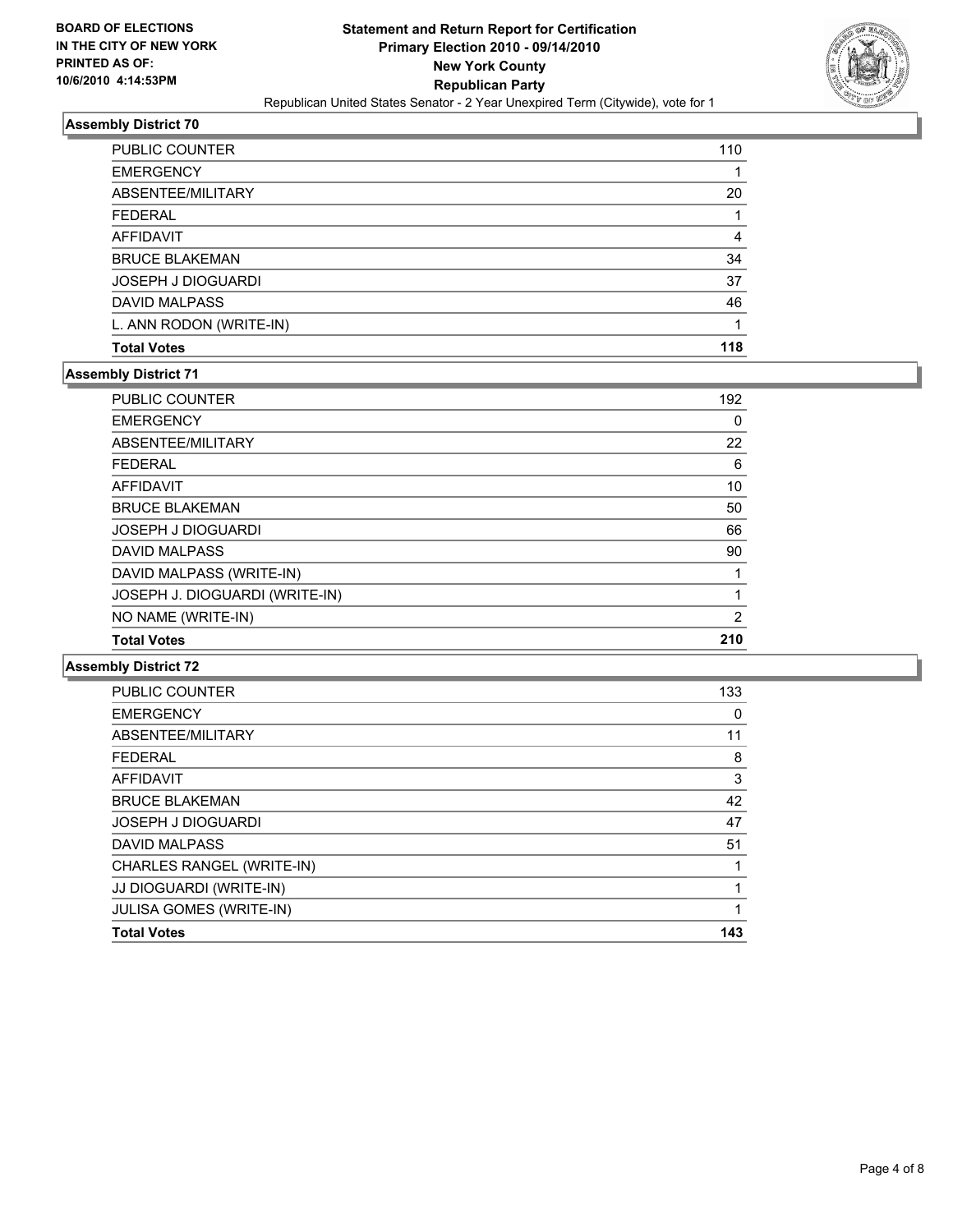

| PUBLIC COUNTER               | 2,209          |
|------------------------------|----------------|
| <b>EMERGENCY</b>             | 0              |
| ABSENTEE/MILITARY            | 72             |
| <b>FEDERAL</b>               | 41             |
| <b>AFFIDAVIT</b>             | 33             |
| <b>BRUCE BLAKEMAN</b>        | 498            |
| <b>JOSEPH J DIOGUARDI</b>    | 539            |
| <b>DAVID MALPASS</b>         | 1,072          |
| ANOTADO (WRITE-IN)           | 1              |
| ARTHUR CCONARIO (WRITE-IN)   | 1              |
| CANDIDATO ANOTADO (WRITE-IN) | 1              |
| CHRIS KNAUTH (WRITE-IN)      | 1              |
| JJ DIOGUARDI (WRITE-IN)      | 1              |
| LEFT BLANK (WRITE-IN)        | $\overline{2}$ |
| MARC MUKASEY (WRITE-IN)      | 1              |
| NO NAME (WRITE-IN)           | 5              |
| PATRICK MCSTAY (WRITE-IN)    | 1              |
| THOMAS K DUANE (WRITE-IN)    | 1              |
| <b>Total Votes</b>           | 2,124          |

| PUBLIC COUNTER                | 988 |
|-------------------------------|-----|
| <b>EMERGENCY</b>              | 0   |
| ABSENTEE/MILITARY             | 39  |
| <b>FEDERAL</b>                | 12  |
| <b>AFFIDAVIT</b>              | 20  |
| <b>BRUCE BLAKEMAN</b>         | 197 |
| <b>JOSEPH J DIOGUARDI</b>     | 357 |
| <b>DAVID MALPASS</b>          | 400 |
| CAROLYN MALONEY (WRITE-IN)    | 1   |
| <b>GORGE DEMOS (WRITE-IN)</b> | 1   |
| J JERK (WRITE-IN)             | 1   |
| NO NAME (WRITE-IN)            | 13  |
| <b>Total Votes</b>            | 970 |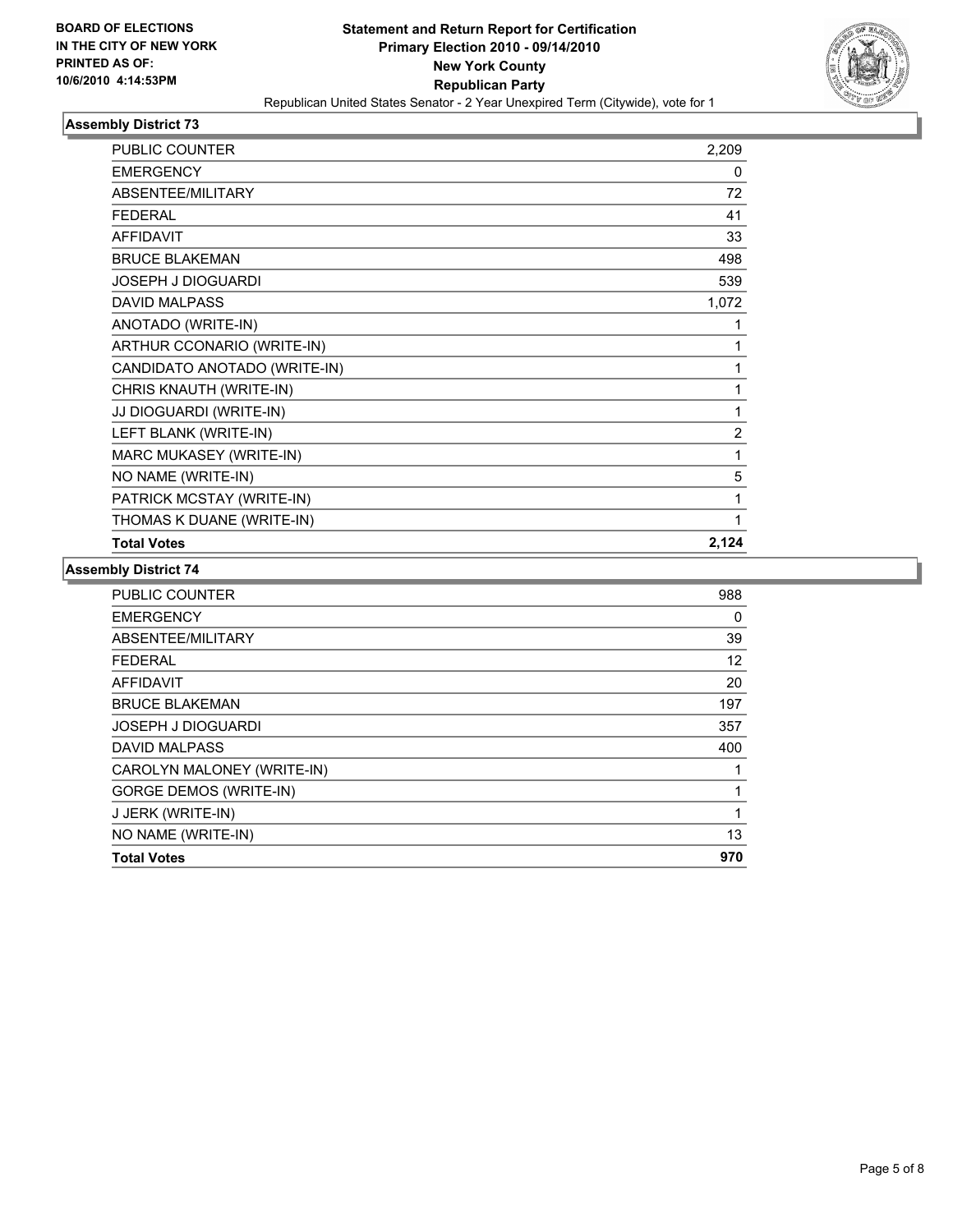

| <b>PUBLIC COUNTER</b>        | 853 |
|------------------------------|-----|
| <b>EMERGENCY</b>             | 0   |
| ABSENTEE/MILITARY            | 27  |
| <b>FEDERAL</b>               | 22  |
| AFFIDAVIT                    | 18  |
| <b>BRUCE BLAKEMAN</b>        | 174 |
| <b>JOSEPH J DIOGUARDI</b>    | 269 |
| <b>DAVID MALPASS</b>         | 393 |
| KIRSTEN GILLBRAND (WRITE-IN) |     |
| MARILYN MANSON (WRITE-IN)    |     |
| NO NAME (WRITE-IN)           | 3   |
| <b>Total Votes</b>           | 841 |
|                              |     |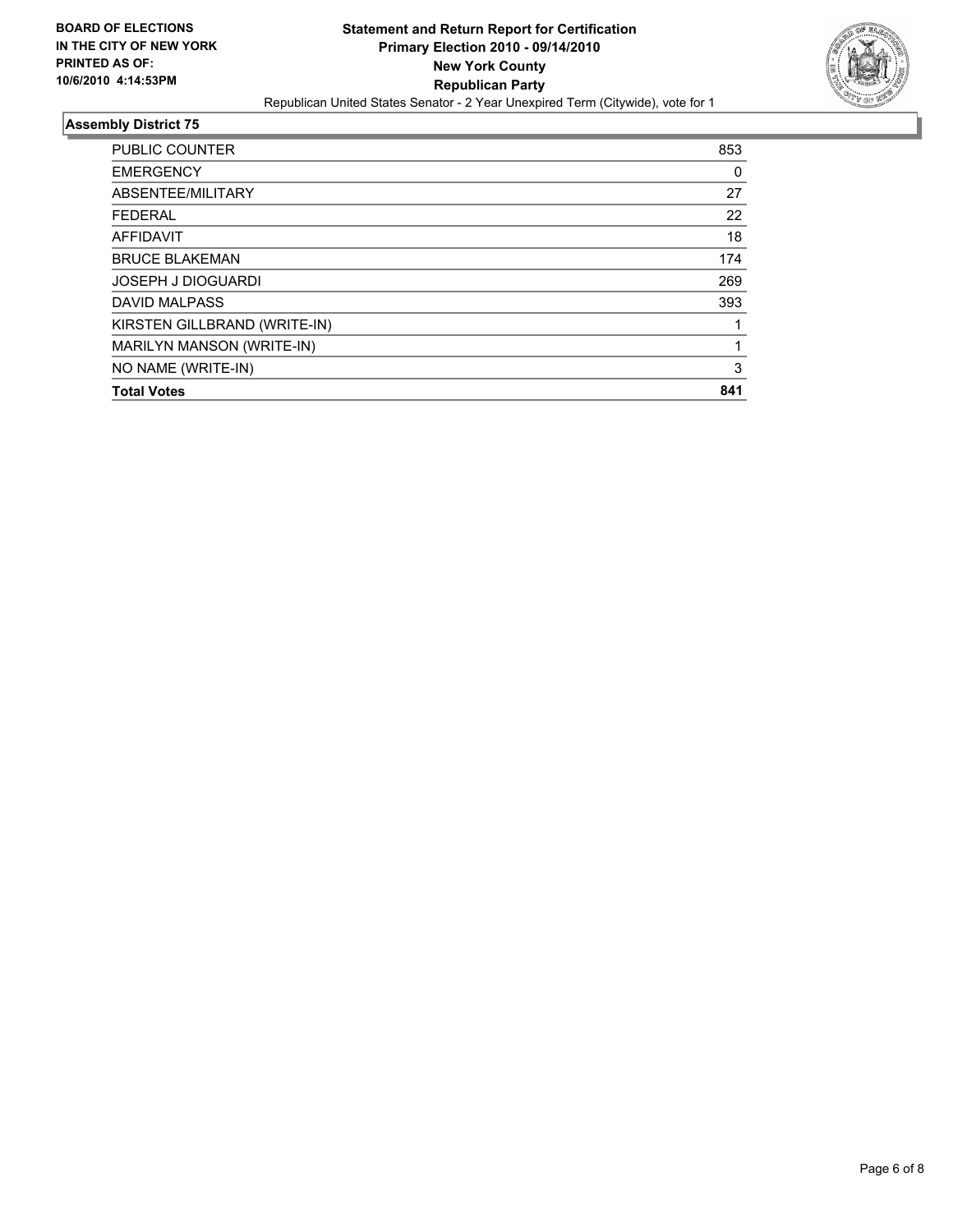

#### **Total for Republican United States Senator - 2 Year Unexpired Term (Citywide) - New York County**

| PUBLIC COUNTER                  | 8,840          |
|---------------------------------|----------------|
| EMERGENCY                       | 3              |
| ABSENTEE/MILITARY               | 365            |
| FEDERAL                         | 174            |
| AFFIDAVIT                       | 169            |
| <b>BRUCE BLAKEMAN</b>           | 1,836          |
| <b>JOSEPH J DIOGUARDI</b>       | 2,778          |
| <b>DAVID MALPASS</b>            | 3,924          |
| "X" (WRITE-IN)                  | 1              |
| ALPHONE D'AMATO (WRITE-IN)      | 1              |
| ANOTADO (WRITE-IN)              | 1              |
| ARTHUR CCONARIO (WRITE-IN)      | 1              |
| BILL PERKINS (WRITE-IN)         | 2              |
| CANDIDATO ANOTADO (WRITE-IN)    | 1              |
| CAROL MALONEY (WRITE-IN)        | 1              |
| CAROLYN MALONEY (WRITE-IN)      | 1              |
| CHARLES RANGEL (WRITE-IN)       | 1              |
| CHRIS KNAUTH (WRITE-IN)         | 1              |
| DAVID MALPASS (WRITE-IN)        | 1              |
| FRED KRAIES (WRITE-IN)          | 1              |
| <b>GORGE DEMOS (WRITE-IN)</b>   | 1              |
| J JERK (WRITE-IN)               | 1              |
| JAMIE LEE (WRITE-IN)            | 1              |
| JJ DIOGUARDI (WRITE-IN)         | 2              |
| JOSEPH J. DIOGUARDI (WRITE-IN)  | 1              |
| JULISA GOMES (WRITE-IN)         | 1              |
| K. GILLIBRAND (WRITE-IN)        | 1              |
| KIRSTEN E GILLIBRAND (WRITE-IN) | 1              |
| KIRSTEN GILLBRAND (WRITE-IN)    | 1              |
| L. ANN RODON (WRITE-IN)         | 1              |
| LEFT BLANK (WRITE-IN)           | $\overline{2}$ |
| LLOYD BLANKFEIN (WRITE-IN)      | $\mathbf{1}$   |
| MARC MUKASEY (WRITE-IN)         | 1              |
| MARILYN MANSON (WRITE-IN)       | 1              |
| MARION BELL (WRITE-IN)          | 1              |
| MATTHEW ZUCKER (WRITE-IN)       | 1              |
| MICHAEL FANDAL (WRITE-IN)       | 1              |
| MIH ROMNEY (WRITE-IN)           | 1              |
| NO NAME (WRITE-IN)              | 59             |
| NO ONE (WRITE-IN)               | 1              |
| NONE OF THE ABOVE (WRITE-IN)    | 1              |
| PATRICK MCSTAY (WRITE-IN)       | 1              |
| RILEY WISE (WRITE-IN)           | 1              |
| ROBERT RODRIGUEZ (WRITE-IN)     | 1              |
| RUDOLPH GUILIANI (WRITE-IN)     | 1              |
| SNOOG (WRITE-IN)                | $\mathbf{1}$   |
|                                 |                |